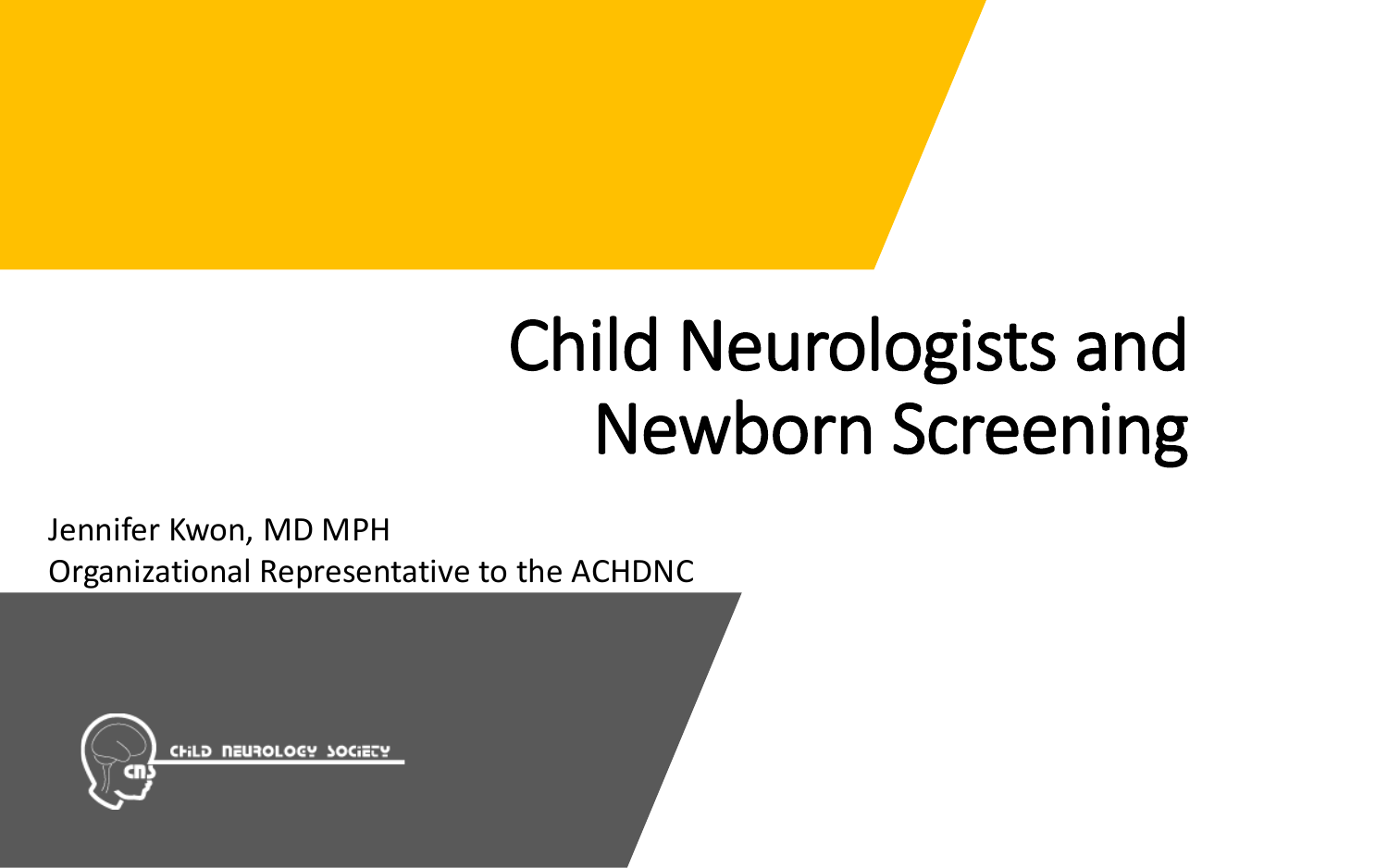#### **Disclosures**

• Site PI for Novartis-sponsored clinical trials in gene therapy for spinal muscular atrophy

CHILD NEUROLOGY SOCIETY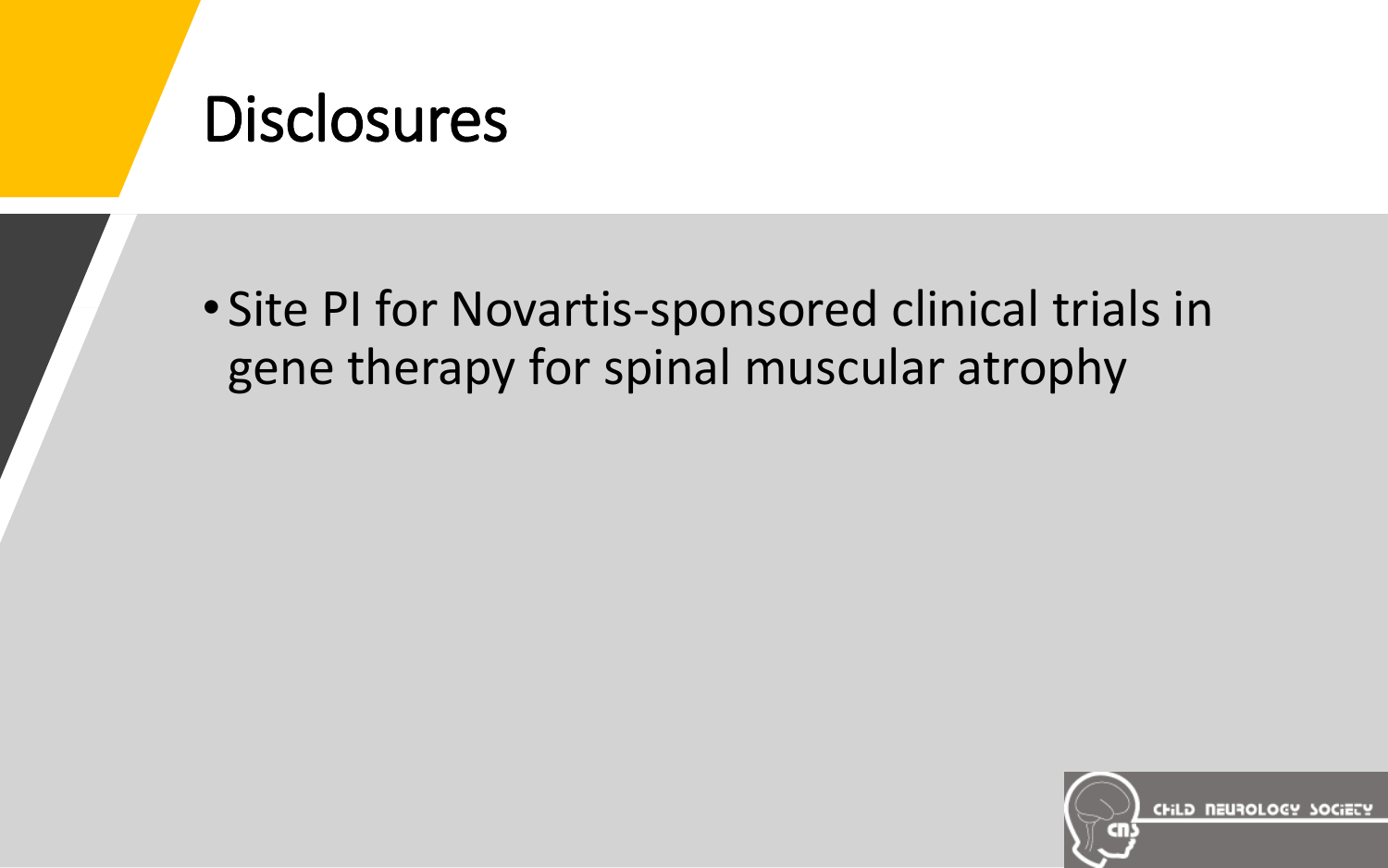## **Outline**

- About child neurologists and the Child Neurology Society
- Workforce challenges to keep up with new discoveries and treatments
	- Need more child neurologists
	- Need more child neurology subspecialists neuromuscular disorders, inherited white matter disorders
- Innovative solutions to addressing shortages, challenges and gaps
	- COVID response
	- Telehealth guidance
	- Improving recruitment

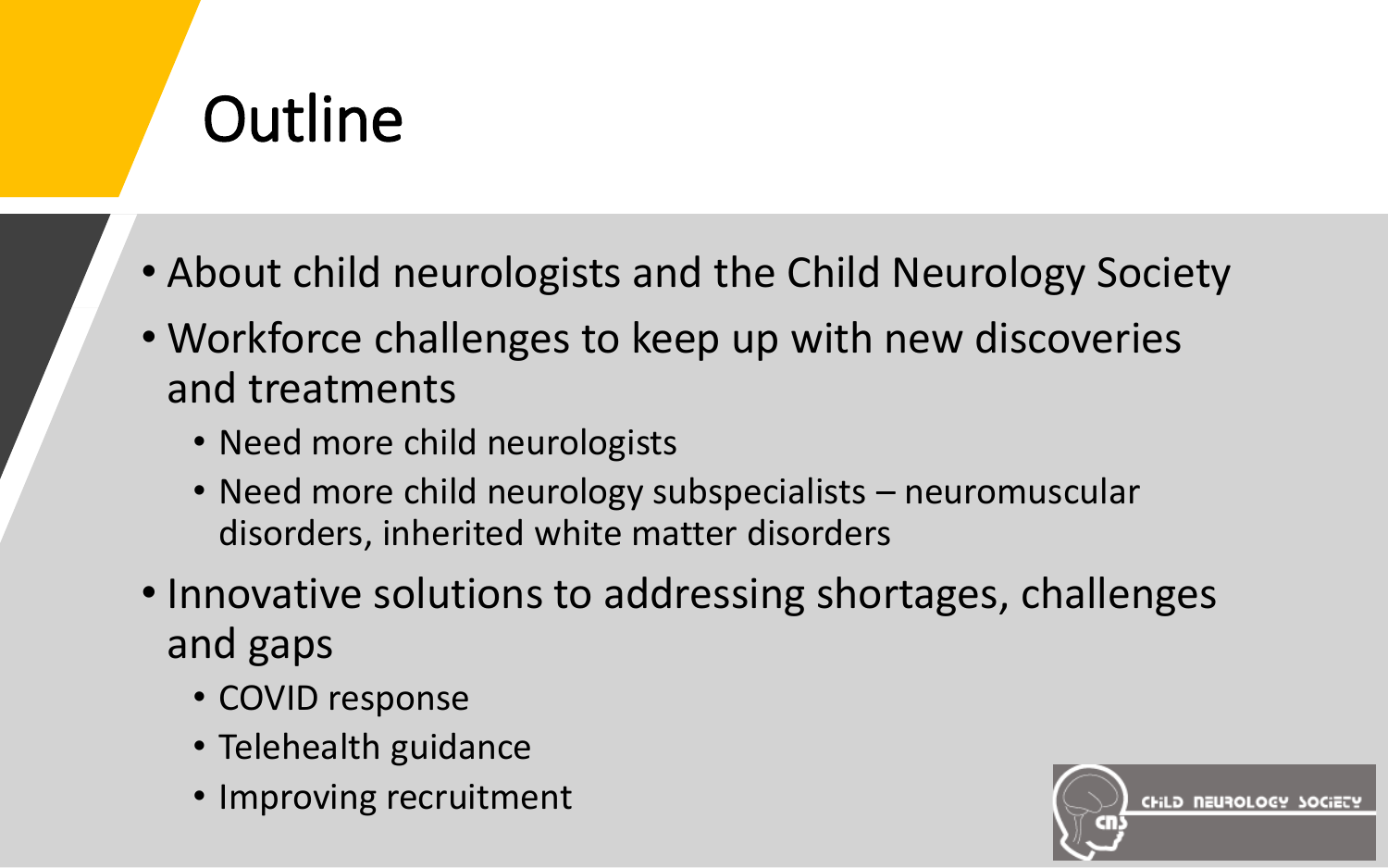### Child Neurology Society



- The Child Neurology Society (CNS) was founded in 1972 with an initial enrollment of 223 members
- CNS membership today is 2268 and it exists to serve the academic, research and practice-based needs of child neurologists
- National Office St. Paul, MN
	- Roger Larson, Executive Director

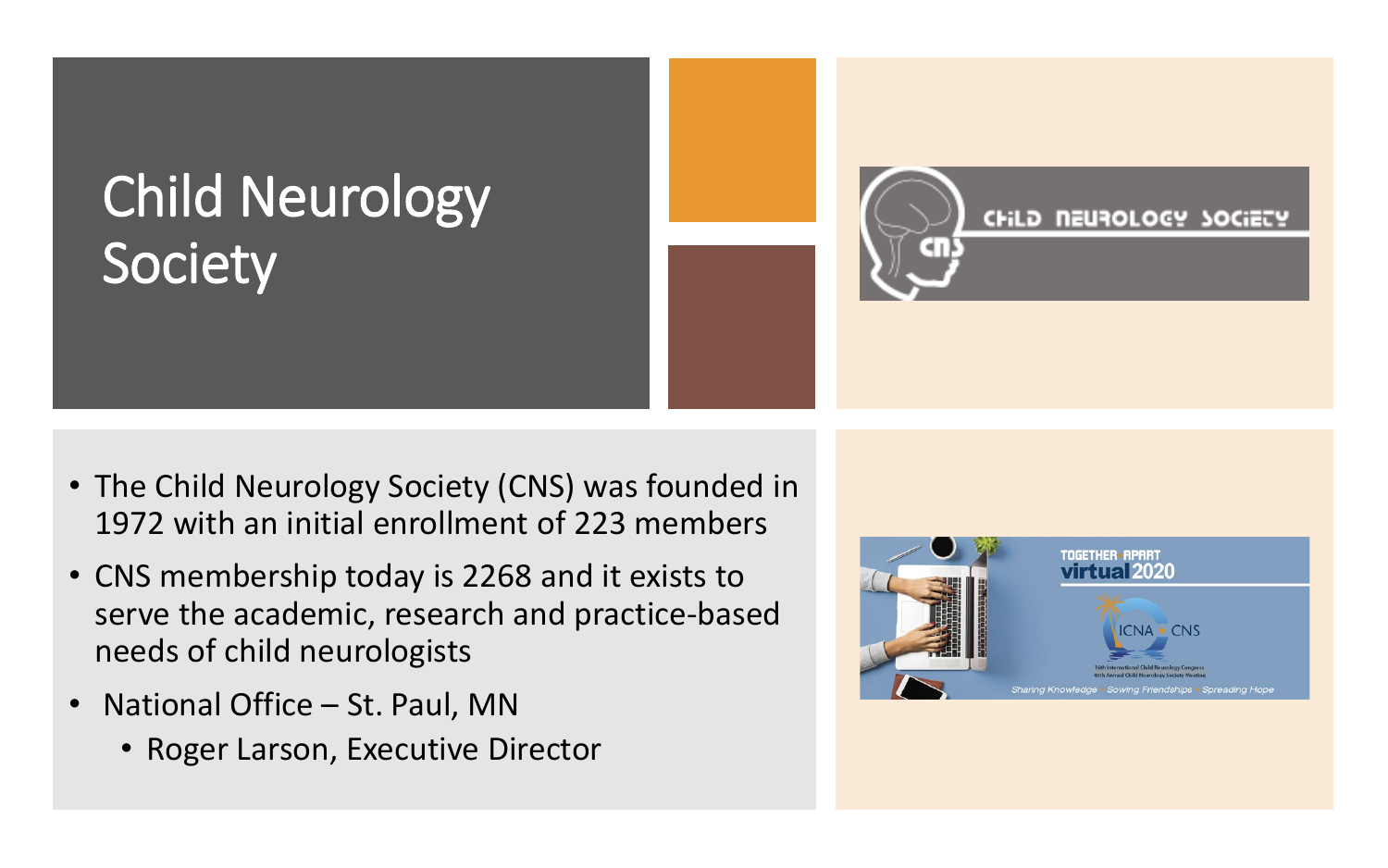## Child Neurologists

- Training: Five-year post-graduate residency:
	- Two years training in pediatrics
	- One year in general "adult" neurology
	- Two years in pediatric neurology
	- Additional years in subspeciality training—epilepsy, neurophysiology, neuromuscular disorders, movement disorders, etc.
- Today, there are over 70 university-based child neurology training programs enrolling over 150 candidates yearly in the United States and Canada
	- In 2000, there were 58 programs and approximately 80 positions

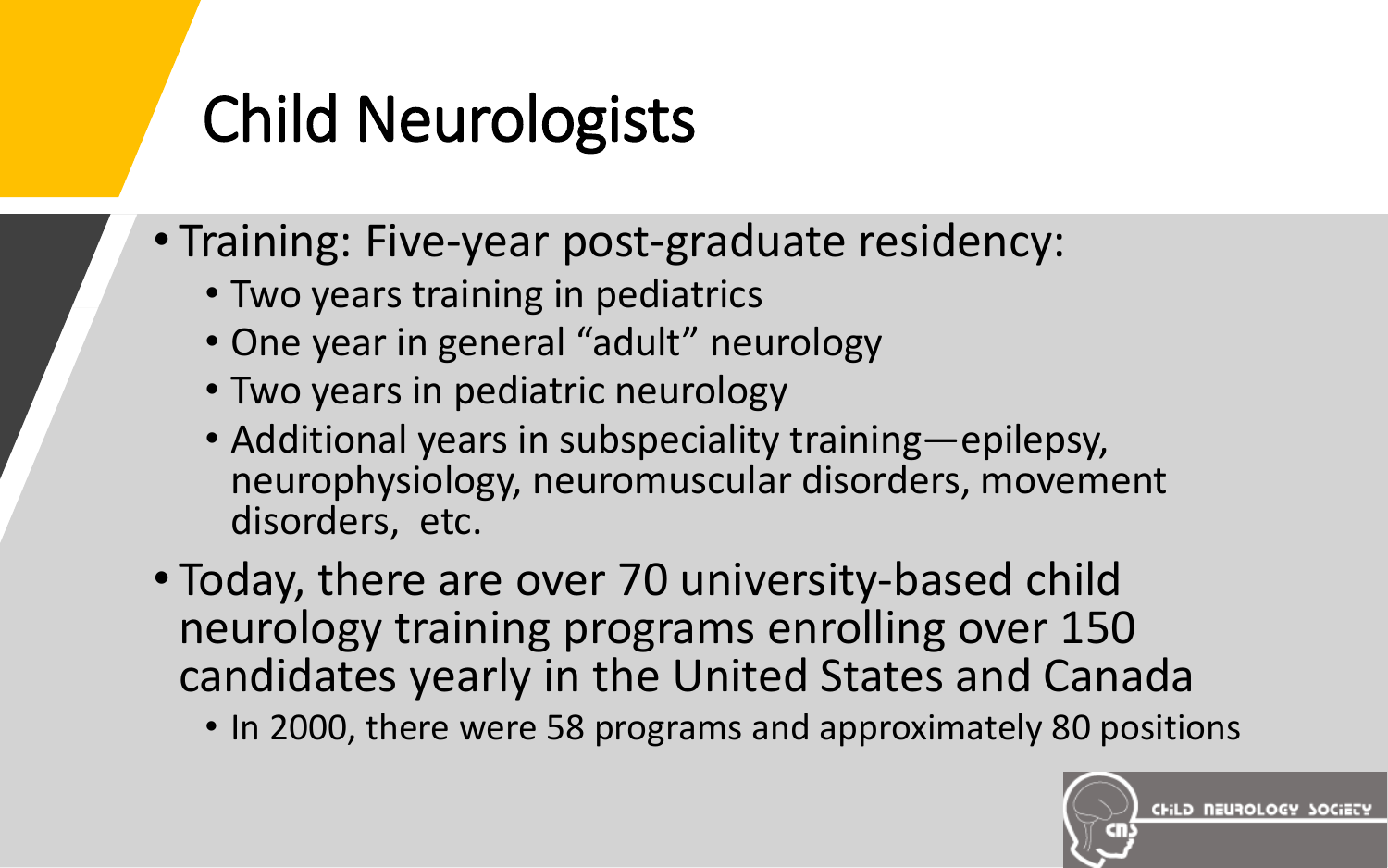## Workforce is Growing! (But Not Enough)



Chart values cited in Kang PB, et al. Neurology 2016;87:1384 and personal communication, Philip Pearl, President of CNS

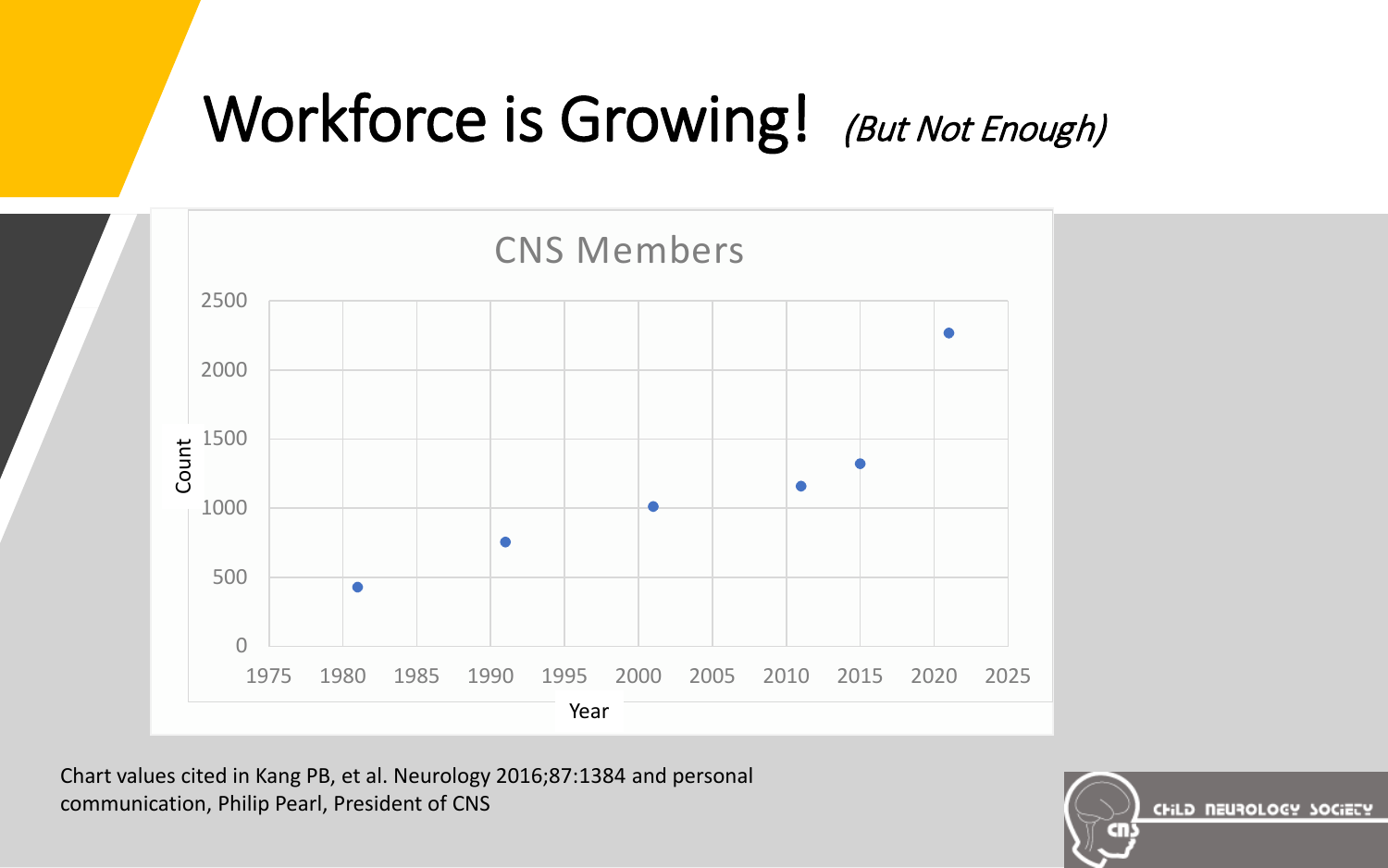## Scope of Activities

- Recent decade has seen dramatic growth in medical knowledge of neurological disorders, including genetic mechanisms and novel treatments
- There are increased opportunities for subspecialty training which are becoming more important as standards of care become closely tied to having specialized experience
- Even a community-based, general child neurologist will likely see rare conditions with some regularity and will need to keep up on new treatments
- The complexity of our patients means that we routinely engage with other specialists and services. We care for our patients in a multidisciplinary world filled with therapists, geneticists, genetic counselors and more

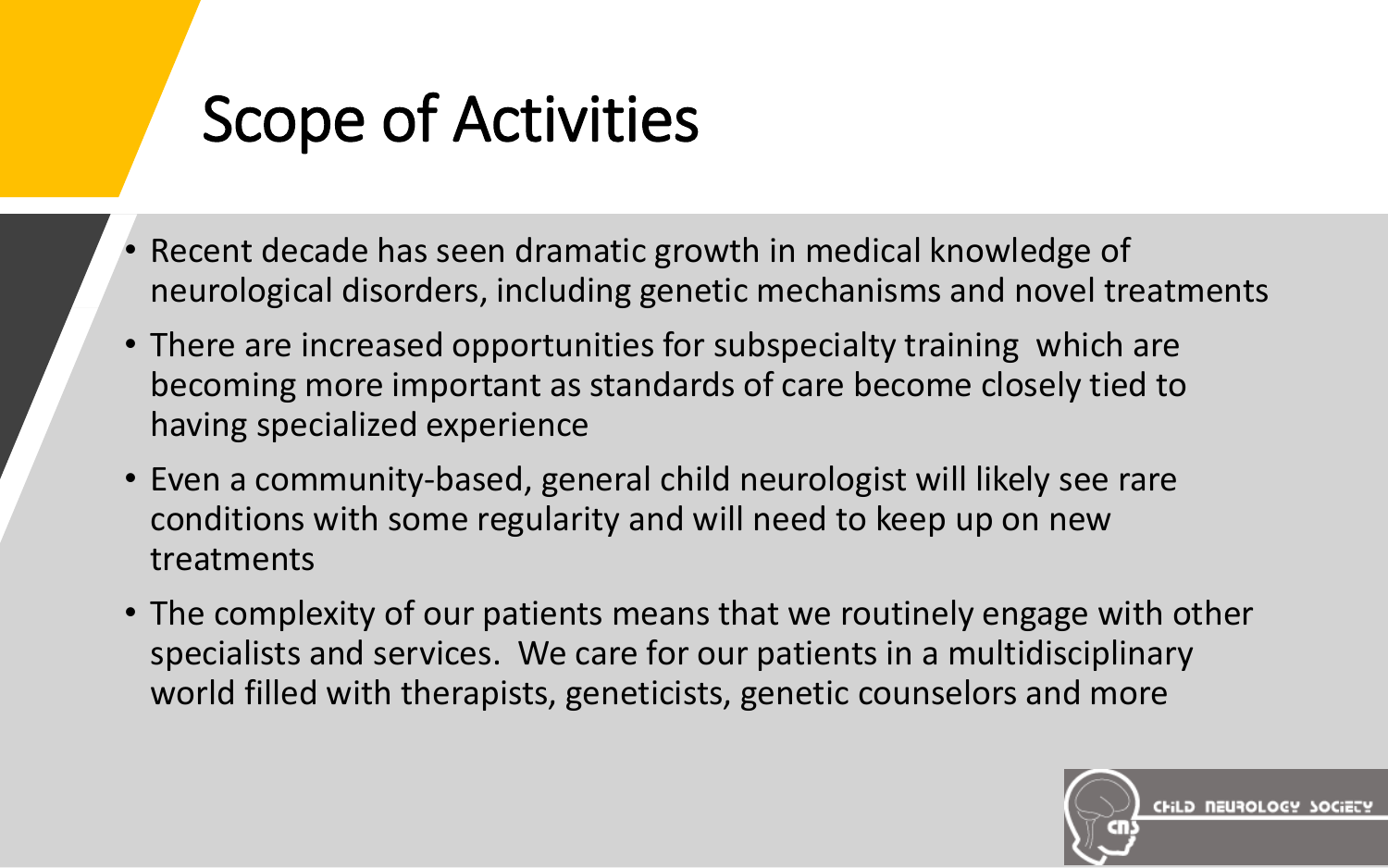# Workforce Challenges

- More child neurologists are needed to keep up with the new innovations and heightened expectations of our field
	- Replace an aging workforce
	- Improve recruitment of new trainees. The number of residency applicants to child neurology programs and residencies has not increased over the years

| <b>ERAS</b> | <b>ERAS</b> | <b>ERAS</b> | <b>ERAS</b> | <b>ERAS</b> | <b>ERAS</b> |
|-------------|-------------|-------------|-------------|-------------|-------------|
| 2016        | 2017        | 2018        | 2019        | 2020        | 2021        |
| 383         | 381         | 336         | 312         | 329         | 353         |

- Compensation has not been as good as adult neurologists or other pediatric subspecialists since we tend to spend more time with patients
- Child neurologists tend to work in larger urban areas so patients may have to travel longer distances to see us

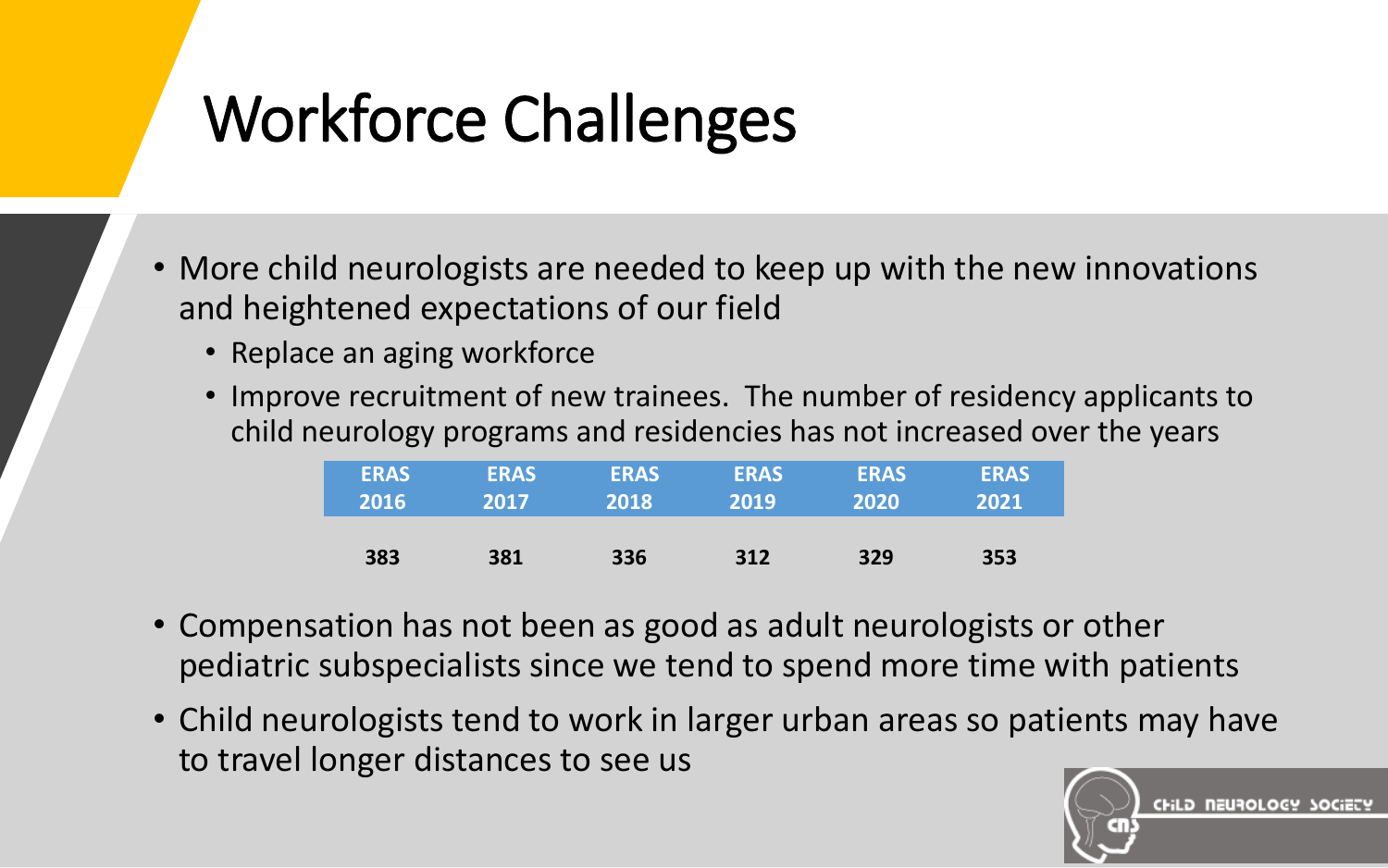## Guidance and Innovative Solutions

- Use of multidisciplinary telehealth
- Making the most of inperson visits by increasing care coordination
- Outreach clinics

#### From CNS

- Ethics Statement in COVID19 Era
	- Graf, Epstein, Pearl: Pediatr Neuro 2020
- Change of Practice for Infantile Spasms
	- Grinspan et al, J Child Neurology 2020
	- Grinspan et al, Annals of Neurology 2020
- Tele-neurology Examination
- Re-opening of Practices
- Statement on Institutional Racism
	- Pearl et al, Annals of Neurology 2020

Creation of clinical care guidelines for rare conditions

- SMA Newborn Screening guidelines
- X-linked adrenoleukodystrophy guidelines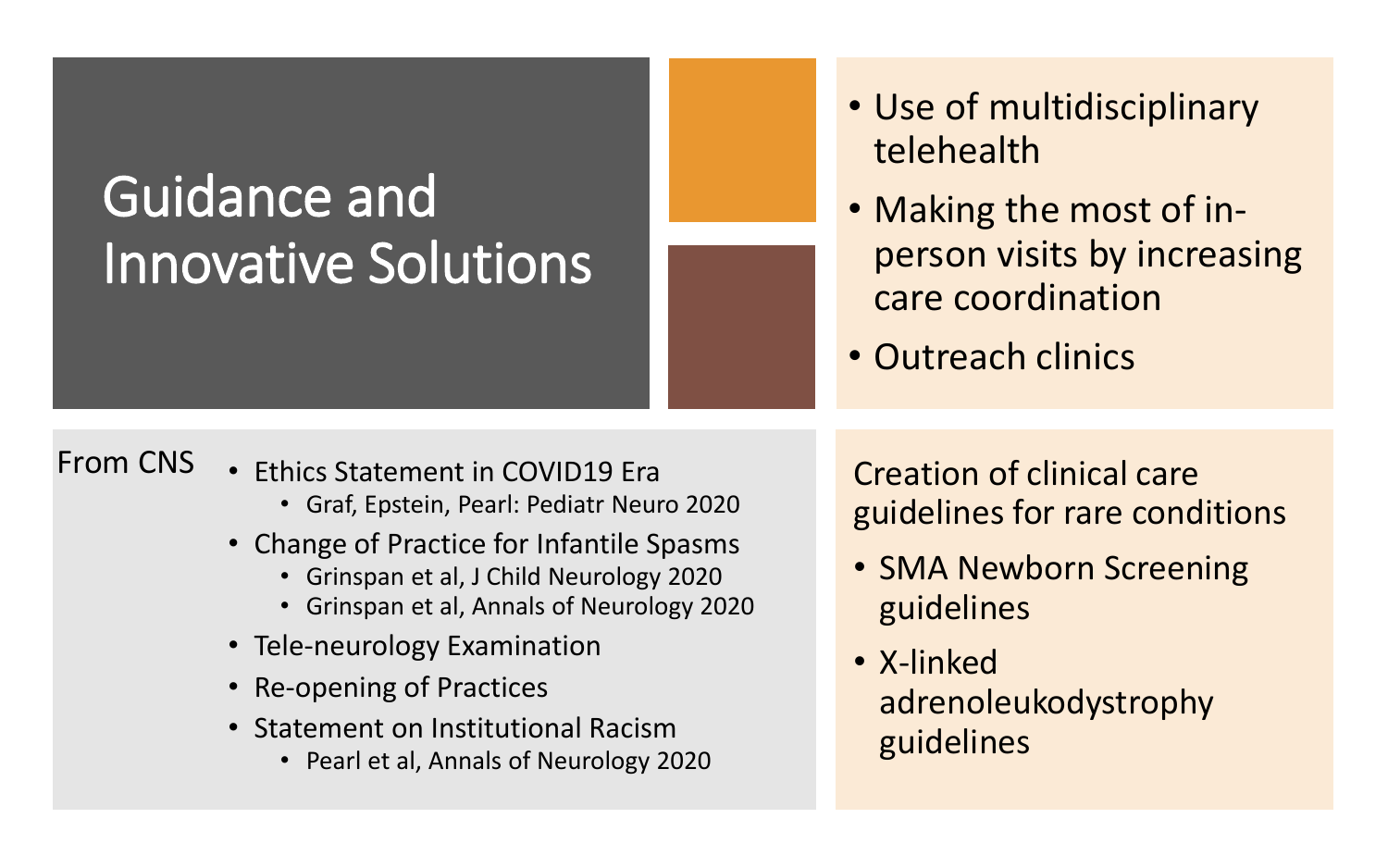#### SMA STATES SCREENING & NOT SCREENING FOR SMA

36 States Currently Screen for SMA | 71% of Newborn Babies in the U.S. are Screened

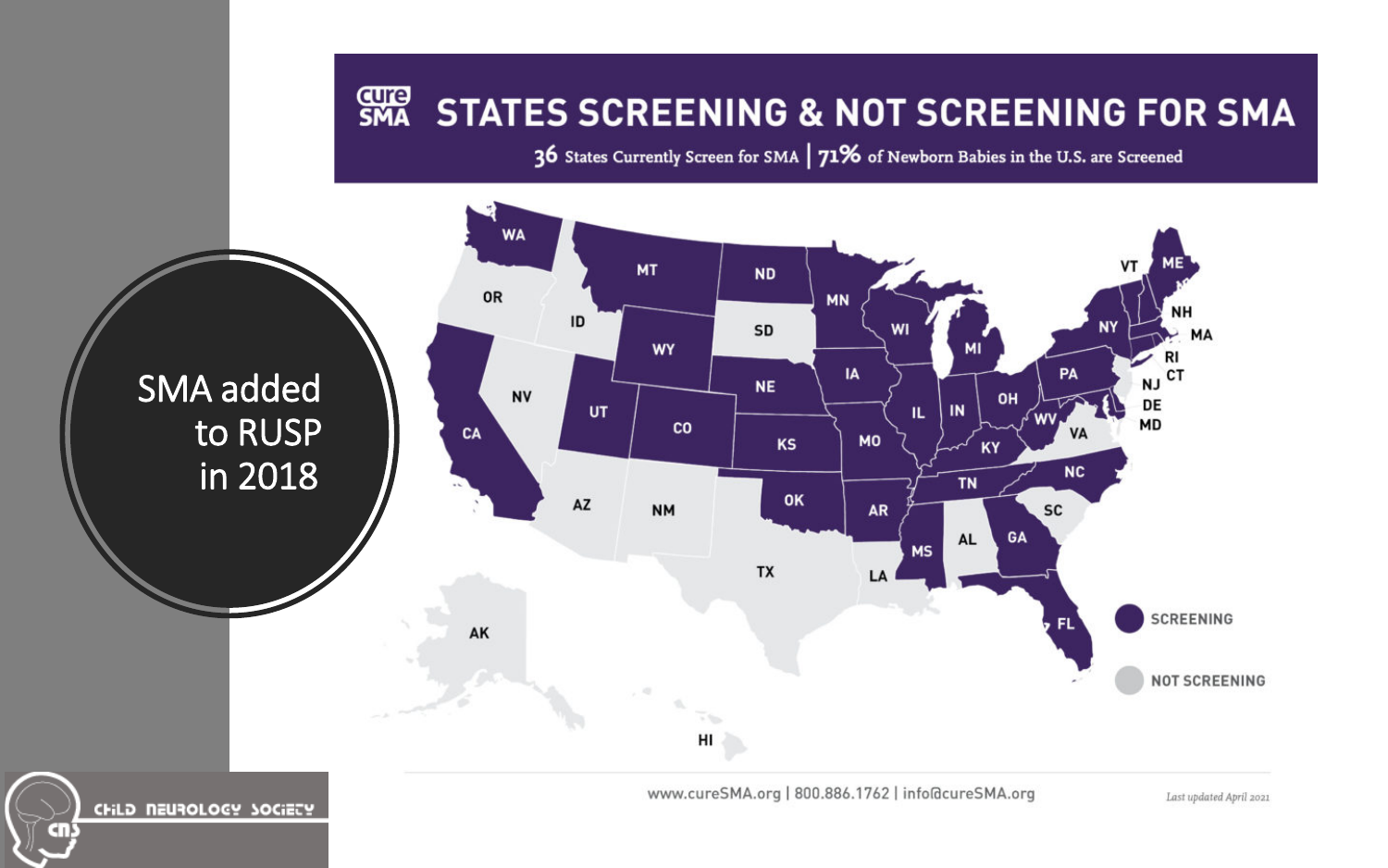## Child Neurologists and NBS

#### Spinal Muscular Atrophy (SMA)

- Child neurologists are the primary specialists who see infants with SMA identified by state NBS programs
- Child neurologists led the efforts to define appropriate natural history studies that then could be used in clinical trials.
- We recognize the importance of multicenter collaborations
- We have been energized by the benefits of SMA NBS; we are eager to be involved in other NBS programs
	- Neuromuscular disorders e.g. Pompe disease
	- Leukodystrophies e.g., X-linked adrenoleukodystrophy

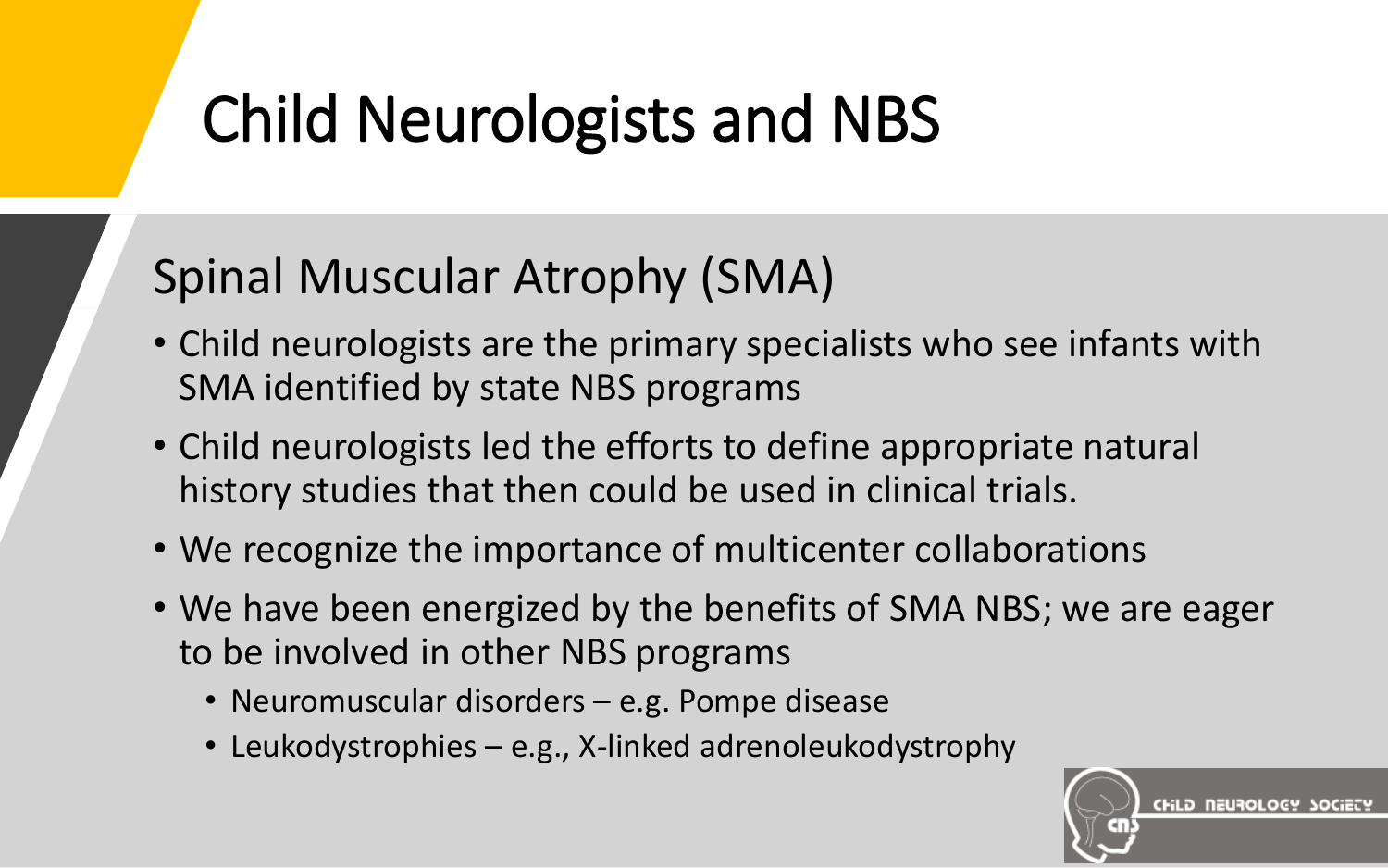#### And my thanks to

Margie Ream – what great ideas! Adam Wallace